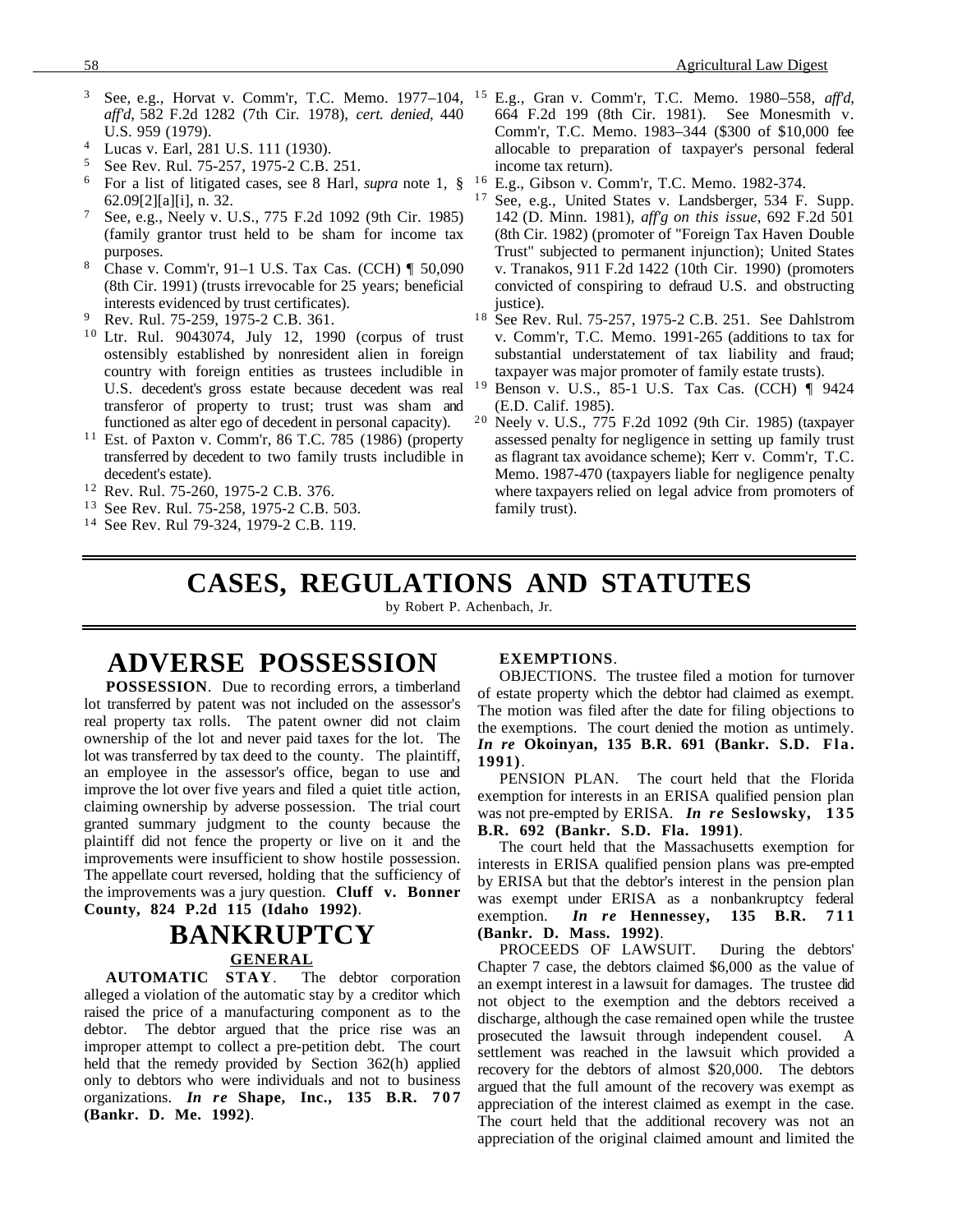debtors' exempt amount to that which would have been allowed in the bankruptcy case. *In re* **Bronner, 135 B.R. 645 (Bankr. 9th Cir. 1992).**

#### **CHAPTER 12**

**PLAN**. A creditor had sold farm land to the debtors who had given a promissory note payable in four years at 10 percent interest, with a balloon payment at the end of the four years. The creditor filed a partially secured claim on the note and the debtors' plan provided for payment of the secured portion over 30 years at 10 percent interest. The creditor argued that the plan was not fair and equitable because the creditor was 69 years old and would not sell the land on a 30 year note at 10 percent interest. The court held that because the creditor was not a commercial lender and was 69 years old, the plan was not fair and equitable. The debtors argued that the creditor could sell the promissory note, but the court held that it was not fair to consider the sale of the promissory note because the creditor would have to take a substantial discount because the creditor was not a commercial lender. The court also held that the 10 percent interest rate was too low, given the risks involved and held that the plan could provide for a 10 year payment of the secured portion of the note at the prime rate plus 3 percent. The court also held that the 30 year payment plan was unfeasible because the debtors would be retiring within that time with a substantial drop in income and the debtors had not shown how they were going to make the payments after the drop in income. **Matter of Rose, 135 B.R. 6 0 3 (Bankr. N.D. Ind. 1991)**.

**SETOFF.** Prior to filing Chapter 12 bankruptcy, the debtor obtained price support loans from the CCC and enrolled acres in the CRP for which the debtor received annual rent payments from the CCC. After filing for bankruptcy the debtor as debtor-in-possession assumed the CRP contract. The CCC moved for relief from the automatic stay to setoff the CRP payments against the amounts due under the price support loans. The debtor argued that the prepetition nature of the CRP contract and the mutuality of the loans and contracts were destroyed by the bankruptcy filing and the debtor's assumption of the CRP contract. The debtor, with the support of several cases, argued that the CRP contract was executory with conditions precedent required by each side before payments could be made. The court disagreed and held the CRP contract to be a contract for promises because the rent payments could be withheld only upon material breach by the debtor. Therefore, the parties' obligations completely arose prepetition. The debtor, again with the support of cases, argued that the mutuality of the contract and loans was destroyed by the creation of the debtor-in-possession in bankruptcy. The court held that under *N.L.R.B. v. Bildisco & Bildisco, 465 U.S. 513 (1984)*, the concept of the debtorin-possession as a separate entity was rejected; therefore, the loans and CRP contracts remained the obligations of the debtor. The debtor also argued that the setoff should not be allowed because the setoff would harm the debtor's chance to reorganize. Although the court agreed that a setoff could be denied in such cases, the debtor was not entitled to such relief because the debtor provided no evidence of the harm to the debtor's reoganization. *In re* **Allen, 135 B.R. 856 (Bankr. N.D. Iowa 1992)**.

#### **FEDERAL TAXATION**

**ABANDONMENT**. The debtor was a partnership which operated a restaurant. The restaurant was sold during the bankruptcy case, resulting in a \$100,000 tax liability from the gain on the sale. The IRS sought abandonment of the partnership interests to the individual partners which would result in the individual partners' liability for the taxable gain from the sale of the restaurant. The partners argued that the abandonment would impair their right to a fresh start. The court held that the abandonment rules did not apply to the fresh start of partners but to the efficient administration of the estate and that the partners had benefitted from the partnership form of doing business and could not now reject the liabilities of the partnership form. The court found that the tax liability was clearly a burden to the estate and ordered the abandonment. *In re* **Nevin, 135 B.R. 652 (Bankr. D. Hawaii 1991)**.

**ALLOCATION OF PLAN PAYMENTS FOR TAXES**. The Chapter 7 debtor was a corporation of which the sole shareholders had also filed Chapter 13. The shareholders were liable for the corporation's federal employment withholding taxes under I.R.C. § 6672 as responsible persons. The shareholders petitioned the bankruptcy trustee to require the IRS to apply any tax payments first to the withholding tax liability because the failure to do so would endanger the shareholders' reorganization ability in their own bankruptcy cases. The court held that under *U.S. v. Energy Resources, Co., Inc., 495 U.S. 545 (1990)*, the court may require allocation of tax payments only where the allocation will enhance the reorganization of the debtor, and not, as here, where the allocation will benefit only third parties' reorganization. *In re* **Gregory Engine & Mach. Services, Inc., 135 B.R. 807 (Bankr. E.D. Tex. 1992)**.

**PENSION PLAN**. The debtor was assessed the 10 percent tax, under I.R.C. § 4980, for reversion of a qualified pension plan to the debtor as employer. The IRS argued that the tax was entitled to a priority under Section  $507(a)(7)$ (E) because the tax was enacted to recapture the tax advantages resulting from contributions to qualified pension funds. The court held that the tax was not a penalty and was entitled to priority because the tax is similar to an excise tax. *In re* **C-T of Virginia, Inc., 135 B.R. 5 0 1 (W.D. Va. 1991),** *rev'g***, 128 B.R. 628 (Bankr. W.D. Va. 1991)**.

**PRIORITY**. The Chapter 11 debtor's plan provided for a post-confirmation determination of the amount of the secured amount of the IRS claim for taxes and penalties. The post-confirmation determination was that the taxes were all secured claims but that the penalties were not entitled to any priority under Section  $507(a)(7)(G)$  because the penalties were not compensatory. The District Court affirmed the decision, but under Section  $510(c)(1)$ , as a proper subordination of the noncompensatory penalties to other unsecured claims. *In re* **Mako, 135 B.R. 902 (E.D. Okla. 1991)**.

### **CONTRACTS**

**ANTICIPATORY BREACH**. The plaintiff was a formerly licensed grain dealer which had entered into contracts to purchase grain in the future from the defendants.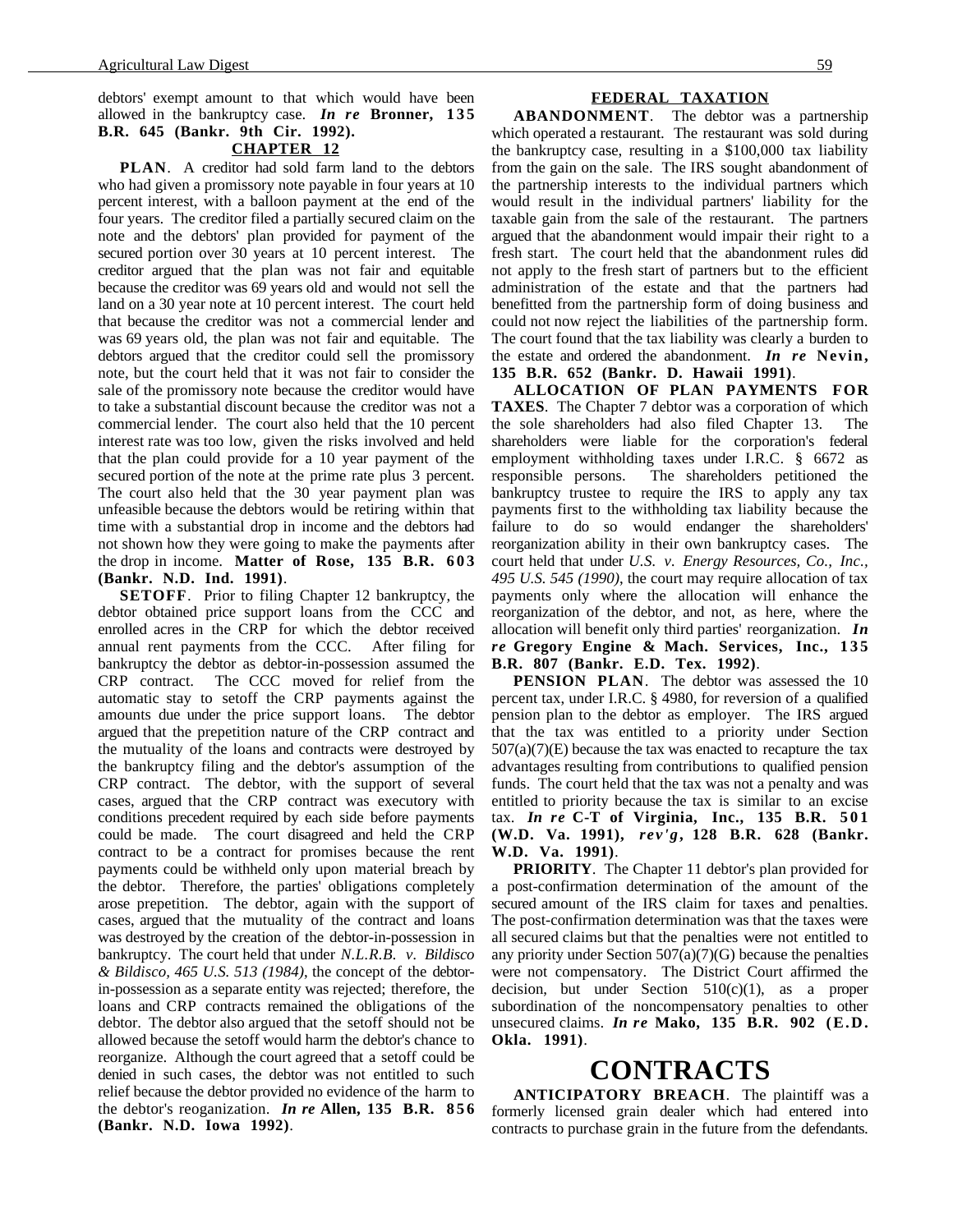Before delivery was due on the contracts, the plaintiff's grain dealer's license was revoked and the plaintiff assigned the contracts to another licensed grain dealer. The defendants sold their grain to other parties and the plaintiff sued for breach of contract after the contracts were reassigned to the plaintiff. The court held that the loss of the grain dealer's license and assignment of the contracts was an anticipatory breach excusing the defendants from performance. **S & S , Inc. v. Meyer, 478 N.W.2d 857 (Iowa Ct. App. 1991)**.

**ENTRUSTING**. The plaintiffs were grain producers who sold grain to an independent trucker who sold the grain to the defendant grain elevator but without paying the plaintiffs. The trucker had a history of buying grain from producers and selling the grain to the elevator. The plaintiffs sued the grain elevator for conversion or negligence in the payments to the trucker. The court applied Minn. Stat.  $\S$  336.2-403(2), (3) to hold that the plaintiffs had entrusted the grain to a merchant, the trucker, and that the defendant had purchased the grain in good faith without notice that the trucker was not the true owner of the grain. **Schluter v. United Farmers Elevator, 479 N.W.2d 82 (Minn. Ct. App. 1991)**.

**FARM MACHINERY**. The plaintiff purchased a farm from the defendant. The sales contract stated that the sale included "all supplies, repairs, old machinery, feeding equipment and other farm property." Some of the farm machinery included 12 hoe drills over which the defendant had a dispute with the seller because the drills were defective. The defendant defaulted on the purchase contracts on the drills but the plaintiff was able to obtain rescission of the contract plus a damage award for breach of warranty. The plaintiff had the award paid to the defendant as part payment on the sales contract for the farm and machinery and brought the instant action to enforce the payment. The court held that the drills were included in the sales contract and were the plaintiff's property at the time of the damage award. **Smolnikar v. Robinson, 479 N.W.2d 516 (S.D. 1992)**.

### **FEDERAL AGRICULTURAL PROGRAMS**

**BORROWER'S RIGHTS**. The court held that the plaintiffs' had no private right of action to force the defendant Farm Credit Bank to comply with the Agricultural Credit Act of 1987. Abbott v. Farm Credit Bank of **Omaha, 953 F.2d 1097 (8th Cir. 1992)**.

## **FEDERAL ESTATE AND GIFT TAX**

**CHARITABLE DEDUCTION**. The decedent established an inter vivos trust which included most of the decedent's assets. The trust provided for an annuity for the surviving spouse, distributions of trust corpus to individuals and non-charitable organizations, and the remainder to a religious organization for the purposes of building a church if necessary or to other charitable organizations if a church was not built. The trust was to be reformed into three trusts, one charitable remainder annuity trust for the surviving spouse, one trust for non-charitable organization distributions and one trust for charitable organization distributions. The IRS ruled that the reformation was effective if the difference between the actuarial value of the original trust interests qualifying for a charitable deduction and the actuarial value of the reformed interests did not exceed 5 percent of the actuarial value of the reformed interest. **Ltr. Rul. 9211013, Dec. 11, 1991**.

**DEDUCTIONS**. The trustees of a trust claimed a deduction for the full cost of investment advice, arguing that the investment advice was required in order for the trustees to fulfill their fiduciary duty to make prudent investments of trust property. The court, however, held that I.R.C. § 67 allowed a full deduction (i.e. not limited to the excess of 2 percent of AGI) only for expenses unique to trust administration. Because the investment advice was normal for any investment, the advice was not unique to trusts and was subject to the 2 percent limitation. The court also held that the trustees failed to prove that the investment advice was required by state law. **O'Neill v. Comm'r, 9 8 T.C. No. 17 (1992)**.

**GENERATION SKIPPING TRANSFER TAX**. The decedent bequeathed property in trust to the decedent's daughter with a remainder to trusts for the daughter's children who had a power of appointment over their remainder interests. The daughter signed a written request for the trustee to make an early distribution of trust stock but rescinded the request before any property was distributed. The daughter then filed a written disclaimer of \$1 million worth of the trust property which would then pass to the trusts for the children. The disclaimer was intended to create a generation skipping transfer for the decedent's estate to use the \$1 million exemption. The IRS ruled that the disclaimer was effective because it was made before the daughter received any of the trust stock. The IRS also ruled that because all beneficiaries of the remainder trusts were skip persons, the disclaimed amount passing to the trusts was subject to GSTT and eligible for the \$1 million exemption. **Ltr. Rul. 9210014, Dec. 11, 1991**.

This ruling involved eight irrevocable inter vivos trusts created before September 25, 1985, with several primary, secondary and tertiary beneficiaries. The trustees sought reformation of the trusts to split each trust into separate shares and to include adopted children as tertiary beneficiaries. The IRS ruled that the reformations would not subject the trusts to GSTT. **Ltr. Rul. 9211033, no date given**.

**GROSS ESTATE**. At the date of death, the decedent owned an interest in a pension plan which had no employee contributions. The decedent had been receiving payments in installments since retirement in 1978 and had changed the beneficiary several times, last on March 16, 1983, but had always designated a lump sum payment of any remainder amount. The final beneficiary was a marital deduction trust under which the trustee was to pay death taxes from trust property except for trust property not subject to federal estate taxes. The IRS ruled that under I.R.C. § 2039(c) as applicable before 1983, the lump sum distribution was not includible in the decedent's gross estate, because the decedent did not change the form of benefit and the trustee was not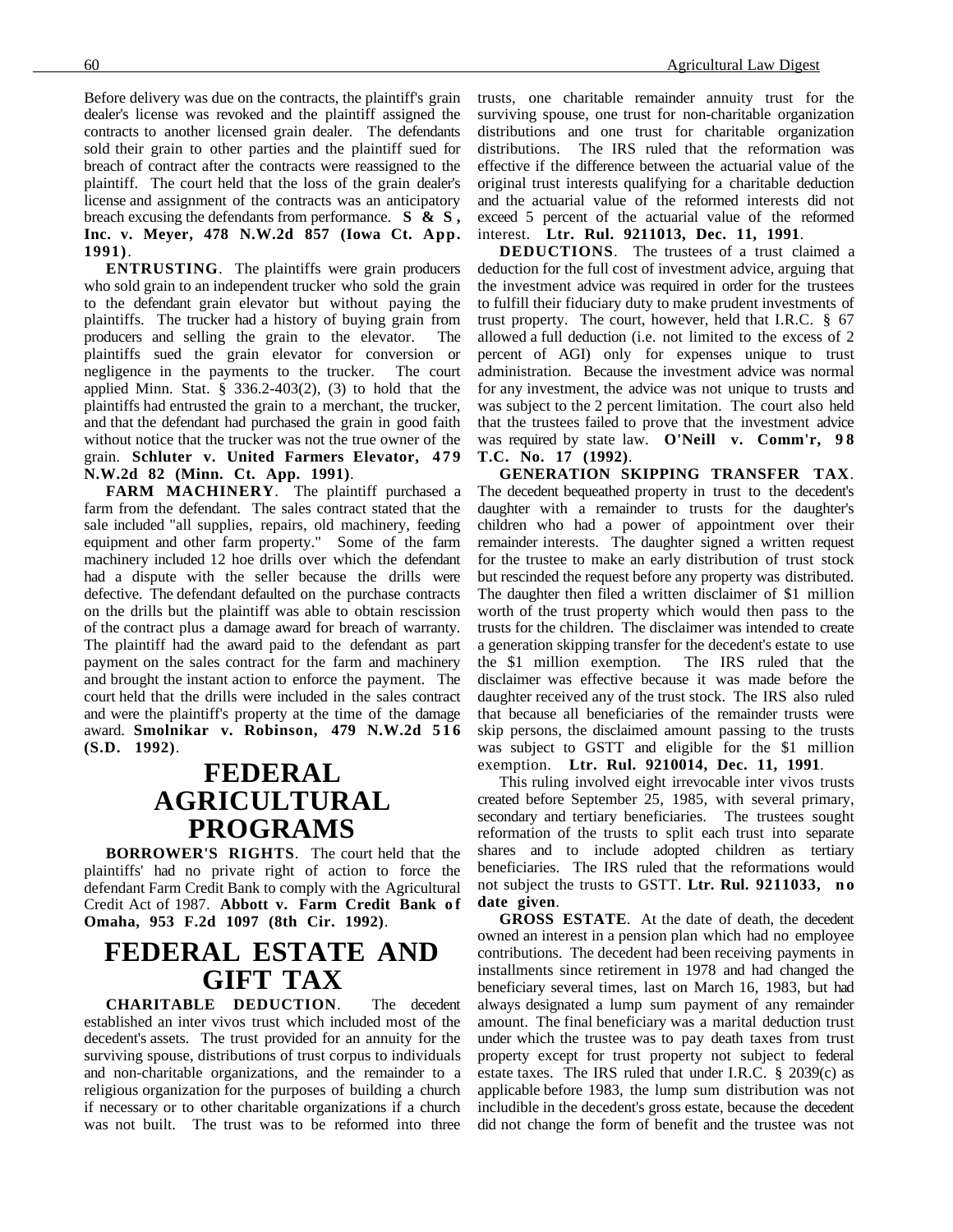obligated to use the lump sum to pay estate taxes. **Ltr. Rul. 9211041, Dec. 17, 1991**.

The IRS ruled that funds in an IRA, whether contributed by the decedent or rolled over from an employer-contributed pension plan, were included in the decedent's gross estate where an irrevocable election of the form of benefit was not made by July 18, 1984, and the decedent was not in pay status as of December 31, 1984. **Rev. Rul. 92-22, I.R.B. 1992-13, 19**.

**MARITAL DEDUCTION**. The decedent's executor claimed a marital deduction on Schedule M for a trust eligible as QTIP but failed to make the QTIP election and listed the trust on Part I instead of Part II. The IRS allowed an extension to file an amended return with a proper election. **Ltr. Rul. 9210001, Oct. 15, 1991**.

An estate failed to make a timely reverse QTIP election due to an error in completion of Schedule R, Form 706. The decedent's will expressed a clear intent that the GSTT exemption was to be allocated to a marital trust. The IRS allowed an extension of time to file the reverse QTIP election. **Ltr. Rul. 9211038, Dec. 17, 1991**.

### **FEDERAL INCOME TAXATION**

**BAD DEBT**. The taxpayer was a shareholder and employee of a corporation for which the taxpayer guaranteed a loan. The court held that the taxpayer could not deduct payments made on the guarantee as a business bad debt because the guarantee was not made as part of the taxpayer's business as an employee. The payments were allowed as a nonbusiness bad debt deduction because the guarantee was made to protect the taxpayer's investment. **Jerich v . Comm'r, T.C. Memo. 1992-136**.

**CAPITAL EXPENDITURES**. The taxpayer was a farm corporation owned by two individual shareholders. The taxpayer and shareholders purchased additional farm land with the shareholders purchasing the land and dwelling and the taxpayer purchasing the other buildings, equipment and the "residual fertilizer supply" allegedly remaining in the land from the previous owner. The shareholders leased the land to the taxpayer and the taxpayer claimed depreciation on the "residual fertilizer supply" based on a seven year amortization period. The IRS ruled that the taxpayer could not claim the depreciation deduction because (1) the alleged fertilizer supply belonged to the landowners; (2) the taxpayer failed to demonstrate the amount, if any, of residual fertilizer supply in the land (although the taxpayer did submit soil tests from neighboring land); and (3) the taxpayer failed to demonstrate the rate of depletion, if any, of the residual fertilizer. **Ltr. Rul. 9211007, Dec. 3, 1991**.

**COST SHARING PAYMENTS**. The USDA has determined that cost share payments under the Florida Okeechobee Dairies Best Management Practices Program are made primarily for the purpose of soil and water conservations, protecting or restoring the environment, and improving the quality of water entering Lake Okeechobee, allowing such payments to be excluded from gross income under I.R.C. § 126. **56 Fed. Reg. 8109 (Mar. 6 , 1992)**.

**EMPLOYEE BENEFIT PLANS**. The IRS has issued procedures for requesting determination letters of the effect of a plan's qualified status under Section 401(a) of plan language which permits the transfer of assets in a defined benefit plan to a health benefits account. **Rev. Proc. 92-24, I.R.B. 1992-13, 22**.

**HOBBY LOSSES**. The taxpayer was employed in the defense industry and was engaged in a breeding, selling and showing horses. The court held that the taxpayer did not operate the activity for profit where the taxpayer failed to investigate the profitability of the operation, did not hire any employees and did not keep separate records or accounts. The taxpayer was also not allowed deductions for moving to the horse farm because the tax home remained in the state of the taxpayer's regular employment. **Tirheimer v . Comm'r, T.C. Memo. 1992-137**.

**INTEREST RATES**. The IRS has announced that for the period April 1, 1992 through June 30, 1992, the interest rate for overpayment of taxes is 7 percent and the rate for underpayments is 8 percent. **Rev. Rul. 92-21, I.R.B. 1992-14, April 6, 1992**.

**INVESTMENT TAX CREDIT**. The taxpayer corporation distributed assets for which investment tax credit had been taken to a wholly-owned subsidiary in exchange for the subsidiary's stock. The taxpayer later transferred the subsidiary stock to the taxpayer's shareholders. The court held that the transactions were to be combined to divest the taxpayer of control over the investment tax credit property, causing recapture of investment tax credit. **Solomon, Inc. v. U.S., 92-1 U.S. Tax Cas. (CCH) ¶ 50,142 (S.D. N.Y. 1992)**.

#### **PARTNERSHIPS**

AMOUNTS AT RISK. The taxpayers were limited partners in a partnership which required the limited partners to contribute up to three times their original contribution if the partnership assets were insufficient to pay partnership obligations. The court held that the partners could not include the additional amounts in the partners' basis because the partners had no obligation as long as the partnership was solvent. **Callahan v. Comm'r, 98 T.C. No. 22 (1992)**.

WITHHOLDING TAXES. The taxpayers were partners in a motel operating partnership which failed to pay federal employee withholding taxes. The IRS levied against the property of the partners in partial satisfaction of the taxes. The IRS based its levy on I.R.C. § 3403, making employers liable for the withholding taxes, and state law, making partners liable for partnership debts. The taxpayers argued that they were liable only through I.R.C. § 6672 as responsible persons and that the IRS had to show that the taxpayers were responsible for the payment of the taxes within the partnership. The court held that Section 6672 did not pre-empt use of Section 3403 and state law to impose liability on partners for withholding taxes due from the partnership. **Livingston v. U.S., 92-1 U.S. Tax Cas. (CCH) ¶ 50,137 (D. Idaho 1992)**.

**REPORTING REQUIREMENTS**. The IRS has issued proposed regulations providing an exception to the broker reporting requirements of I.R.C. § 6045 for the spot or forward sales of an agricultural commodity if the customer certifies that the customer produced the commodity and the broker does not know of any incorrect information on the certificate. Sales of agricultural commodities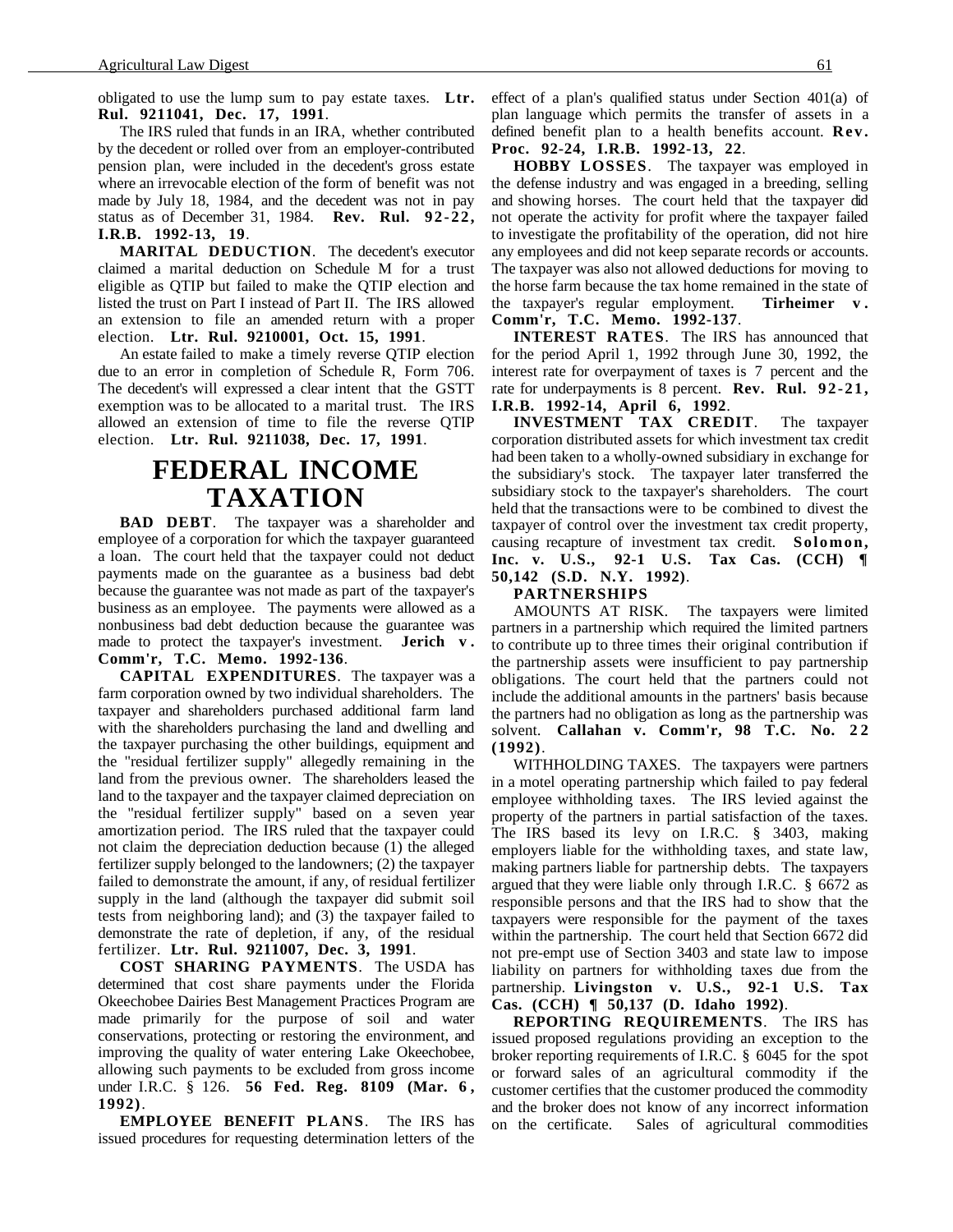pursuant to regulated futures contracts and sales of derivative interests in agricultural commodities are not excepted. No information return is required for the sale of a CCC certificate effected on behalf of a customer. **IA-41-91, I.R.B. 1992-13, 29**.

**SELF-EMPLOYMENT INCOME**. The taxpayers were husband and wife who jointly owned farm land. The wife primarily provided bookkeeping services to the operation. In 1988 the husband delivered soybeans to a local elevator for storage with the husband's name listed as "patron" but the wife's name at the bottom. The taxpayers then executed a notarized statement that the stored soybeans were a gift to the wife but were to be sold before September 1, 1988. In a statement to the IRS, the husband claimed that the gift was to materially reward the wife for companionship and patience. When the soybeans were sold, the husband picked up the check made out to the wife and deposited the check in the taxpayers' joint checking account. The wife later wrote a check transferring the same amount to her personal savings account. The taxpayers did not include the soybeans in farm income, including self-employment income, but only claimed the proceeds of the soybeans as capital gain on Schedule D. The IRS acknowledged that gifts of agricultural products could be excluded from selfemployment income under *SoRelle v. Comm'r, 22 T.C. 459 (1954), acq., 1955-1 C.B. 6; Farrier v. Comm'r, 15 T.C. 277 (1950), acq., 1955-1 C.B. 4; Rev. Rul. 55-551, 1955-2 C.B. 520*; however, the IRS stated that the rule applied only as to valid gifts. The IRS ruled that a valid gift was not made in this case because (1) the husband did not release control over the soybeans as evidenced by the notarized statement's condition that the beans be sold before a specific date; (2) the husband made the gift in return for the wife's companionship and patience; (3) the gift was made in the form of a warehouse receipt because at the time the notarized statement was made, the beans had already been stored in the elevator; (4) the gift lacked economic substance, given the close family relationship and joint ownership of the farm; and (5) the only purpose of the transaction was to avoid self-employment taxes. **Ltr. Rul. 9210004, Nov. 29, 1991**.

#### **SAFE HARBOR INTEREST RATES**

**APRIL 1992**

|            | Annual | Semi-annual Quarterly |      | Monthly |
|------------|--------|-----------------------|------|---------|
| Short-term |        |                       |      |         |
| <b>AFR</b> | 5.13   | 5.07                  | 5.04 | 5.02    |
| 110% AFR   | 5.66   | 5.58                  | 5.54 | 5.52    |
| 120% AFR   | 6.17   | 6.08                  | 6.03 | 6.00    |
| Mid-term   |        |                       |      |         |
| <b>AFR</b> | 7.00   | 6.88                  | 6.82 | 6.78    |
| 110% AFR   | 7.71   | 7.57                  | 7.50 | 7.45    |
| 120% AFR   | 8.43   | 8.26                  | 8.18 | 8.12    |
| Long-term  |        |                       |      |         |
| AFR        | 7.83   | 7.68                  | 7.61 | 7.56    |
| 110% AFR   | 8.63   | 8.45                  | 8.36 | 8.30    |
| 120% AFR   | 9.43   | 9.22                  | 9.12 | 9.05    |

#### **S CORPORATIONS**.

TERMINATION. The IRS waived as inadvertant the termination of a corporation's S status caused by a shareholder's transfer of stock in another corporation to the S corporation without knowledge that the transfer would cause termination of S corporation status. **Ltr. Rul. 9211034, Dec. 16, 1991**.

TRUSTS. A trust holding S corporation stock and otherwise qualifying as a Subchapter S trust contained a provision allowing the trustee to accumulate trust income if the trust did not hold S corporation stock. The IRS ruled that the trust was a QSST because the statute, I.R.C. §  $1361(d)(3)(B)$ , required only the actual distribution of income, whether or not the trustee had the power to accumulate income. **Rev. Rul. 92-20, I.R.B. 1992- 13, 19**.

**TRUSTS**. The taxpayer established three irrevocable trusts, each with the same three beneficiaries, the taxpayer's children. The trustee of the first two trusts had the power, with the consent of the taxpayer's brother and former wife, to distribute trust income or corpus to a charitable organization. The trustee of the third trust was an employee of the taxpayer and had the power to accumulate income and principal or to distribute income of principal to the beneficiaries to to the taxpayer's former wife. The first two trusts transferred partnership interests to the third trust in order to diversify the risks among the trusts. The IRS ruled that the taxpayer was considered the owner of the first two trusts but was considered the owner of only the income interest of the third trust, because the power of distribution over the interests was exercisable without the consent of any adverse party. The IRS also ruled that any gain realized by the transfer of the partnership interests was taxable to the taxpayer, but that any loss deduction was not allowed under I.R.C. § 267. **Ltr. Rul. 9211026, Dec. 13, 1991**.

### **NEGLIGENCE**

**LANDOWNER'S LIABILITY**. The plaintiff was hired by the defendant to maintain some farm property and feed cattle on the property in exchange for the right to live on the property. Without the knowledge of the defendant, the plaintiff regularly drove a truck through a grove of freeze damaged orange trees in order to feed the cattle. During one of these drives, the plaintiff's eye was injured by a branch which came through the open window of the truck. The plaintiff testified that the plaintiff was aware of the thorns on the branches which struck the truck and usually closed the windows while driving through the trees. The plaintiff sued the defendant for failure to warn about the thorns and for failure to maintain the property in a reasonably safe condition. The court reversed a jury verdict for the plaintiff on the issue of failure to maintain a safe premises, because the defendant did not know that the plaintiff drove through the trees to feed the cattle; therefore, the defendant could not have reasonably anticipated any danger to the plaintiff. The court also reversed the verdict on the issue of failure to warn, because the evidence demonstrated that the plaintiff had superior knowledge of the danger and the defendant had no knowledge that the plaintiff drove through the trees. Miller v. Wallace, 591 So.2d 971 (Fla. Ct. **App. 1991)**.

The plaintiff was injured while diving into a rice pool on the defendant's property. The trial court granted summary judgment to the defendant under Tex. Civ. Prac. & Rem. Code § 75.002 (1986), because even if the plaintiff entered the land with the permission of the defendant, the defendant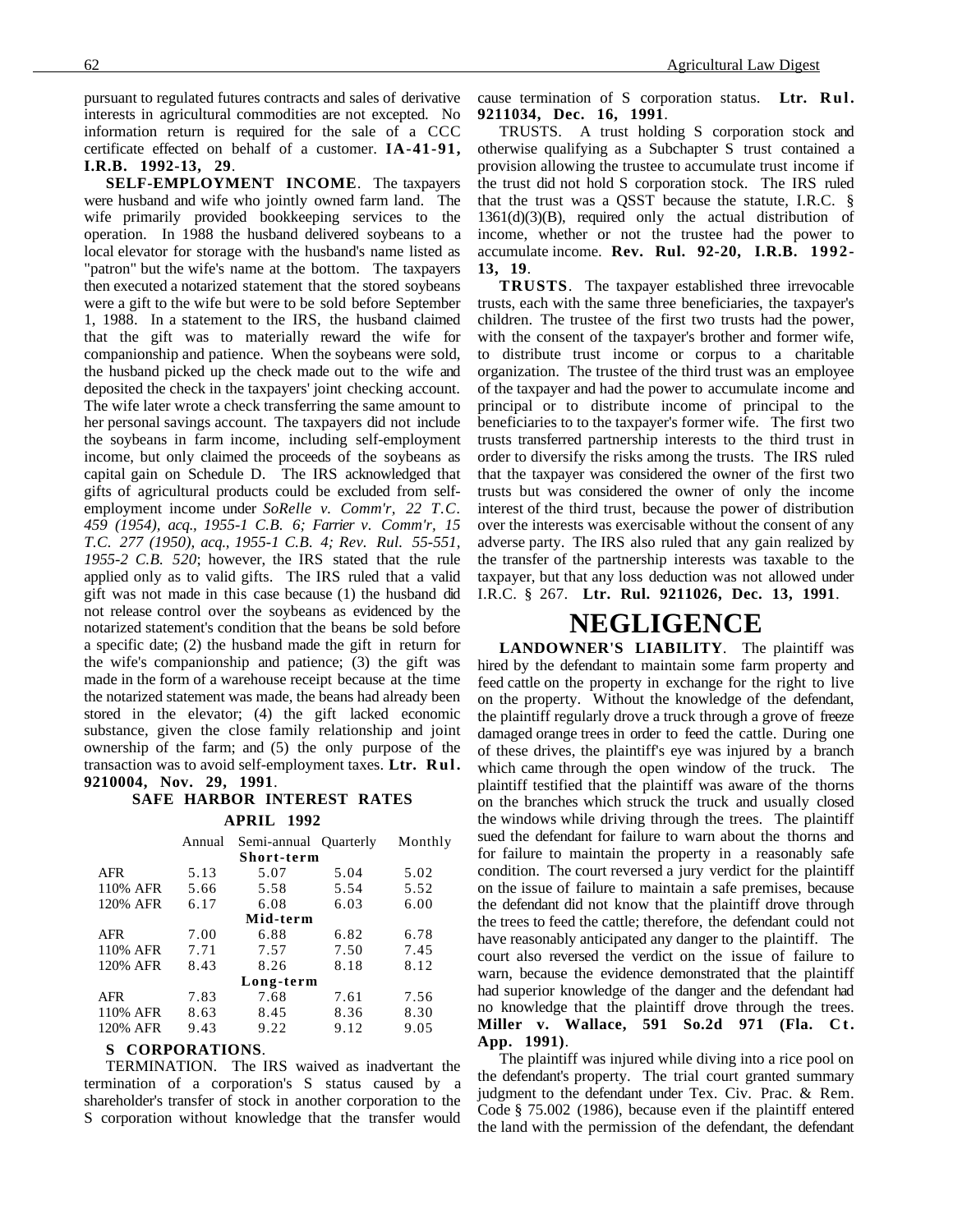owed only a duty not to injure the plaintiff through gross negligence. The appellate court reversed because the plaintiff alleged that the defendant knew of the risk to divers and the defendant provided no proof that the defendant did not know the plaintiff was on the property or did not know about the danger. **Payne v. Cinco Ranch Venture, 822 S.W.2d 364 (Tex. Ct. App. 1992)**.

### **PARTNERSHIPS**

**SECURITIES FRAUD**. The defendants were an individual and a corporation which had offered for sale limited partnership interests in a mare for the purpose of breeding the mare and selling the offspring. The plaintiffs were investors who alleged fraud from the misrepresentations in the partnership prospectus as to liens against the mare and financial information about the mare's owner. The defendants argued that the liability for the misrepresentations was limited to the partnership in which the limited interests were offered. The court held that although Ohio Rev. Code § 1707.41 refers only to directors of offering corporations, the statute also applies to subject partners of an offering partnership to liability for misrepresentations in an offering prospectus. **Baker v . Conlan, 585 N.E.2d 543 (Ohio Ct. App. 1990)**.

### **PRODUCTS LIABILITY**

**COMBINE**. The plaintiff was injured while cleaning residue out of a combine's unloading auger. The plaintiff brought a products liability action against the combine manufacturer alleging strict liability, failure to warn and defective design. The jury found the combine manufacturer 60 percent at fault and awarded \$650,000 in actual damages and \$50 million in punitive damages. The court reduced the punitive damages to approximately 1 percent of the defendant's net worth, \$28 million. The court otherwise denied the defendant's motion for judgment notwithstanding the verdict, holding that sufficient evidence was presented to create jury questions as to liability and damages. **Burke v . Deere & Co., 780 F. Supp. 1225 (S.D. Iowa 1991)**.

**ELECTRICITY**. The plaintiff was a dairy farmer who purchased electricity through the defendant utility company which supplied electricity produced by the TVA. In April 1987, the plaintiff discovered that stray voltage was present in the milking parlor and informed the defendant about the problem. In early 1988, the plaintiff's herd suffered an outbreak of mastitis allegedly caused by the stray voltage. In October 1988, the defendant installed, at the plaintiff's expense, a "Ronk blocker" which eliminated the stray voltage. In September 1989, the plaintiff filed suit in negligence, strict liability, breach of express and implied warranty, and breach of contract. The court held that the one year statute of limitations in a property damage action prevented any action for damages occurring before September 8, 1988. The court also held that an action in strict liability was not allowed because the defendant did not supply any product, but only supplied a service; stray voltage was not a product; and electricity transmission was not an ultrahazardous activity. The breach of warranty action was dismissed because the defendant did not supply a "good." The breach of contract action was dismissed because the electrical service contract expressly limited liability for breach of contract. The court allowed the action in negligence because the defendant had knowledge of the injury which could be caused by stray voltage and knowledge that stray voltage occurred in the plaintiff's milking parlor. **G & K Dairy v. Princeton Elec. Plant Bd., 781 F.Supp. 485 (W.D. Ky. 1991)**.

# **SECURED TRANSACTIONS**

**RIGHTS IN COLLATERAL**. The defendant had entered into an agreement with the debtor for the debtor to keep, feed and care for the defendant's pigs in exchange for a decrease in a debt owed to the defendant. The defendant executed a written agreement with the debtor stating that the debtor had no title or other interest in the pigs. The plaintiff bank held a security interest in the debtor's livestock, including after-acquired livestock and argued that the debtor had sufficient interest in the defendant's pigs for the security interest to attach to the pigs. The court held that the debtor was a bailee and that under *Rohweder v. Aberdeen Prod. Credit Ass'n, 765 F.2d 109 (8th Cir. 1985)* and other cases, a bailee's interest in the pigs was insufficient for the security interest in after-acquired property to attach. **State Bank of Young America v . Wagener, 479 N.W.2d 92 (Minn. Ct. App. 1992)**.

**REPLEVIN**. After the debtors defaulted on several loans, a creditor brought a replevin action to recover collateral for the loans and obtained permission to repossess the collateral. After the collateral was repossessed, the debtors sought recovery of property seized which was not included in the repossession order, alleging improper notice and demand, fraud, waiver, duress, and accord and satisfaction. The court held that the only consideration in a replevin action was whether the creditor was entitled to possession of the property at the time of initiating the action. Therefore, the only elements for consideration were whether a valid lien existed on a defaulted debt. The court found that the evidence of a promissory note without any evidence of payment of the note was sufficient evidence of an existing debt. The lien was evidenced by a signed financing statement and security agreement covering all equipment and farm products and describing the land on which growing crops were to be grown. Thus, the court held that the creditor was entitled to possess all property seized, even though some of it was not listed on the repossession order. **Barelmann v. Fox, 478 N.W.2d 548 (Neb. 1992)**.